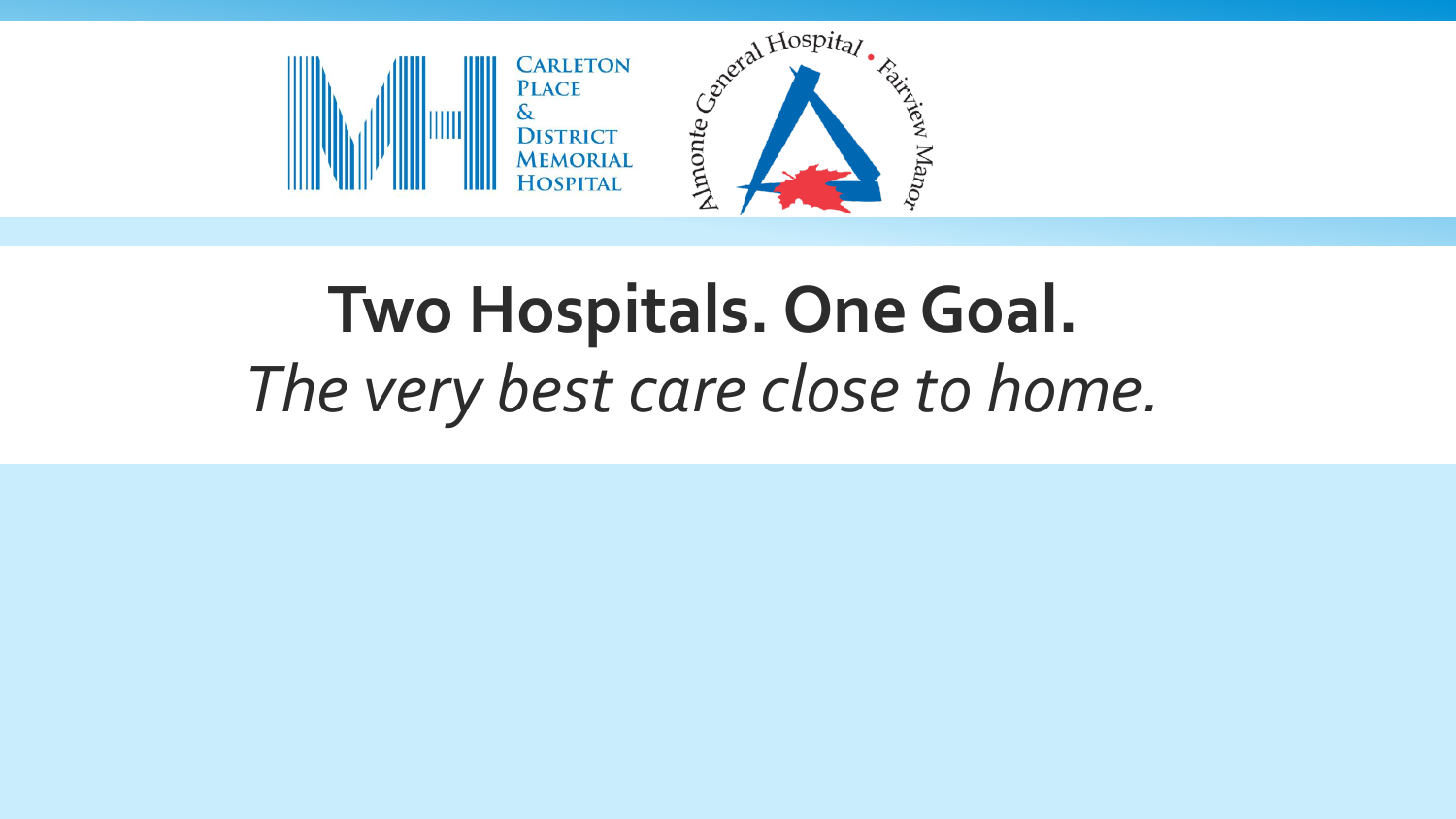## WHY? IT'S ALL ABOUT PATIENT CARE

- Coordinate planning around the service needs of our region to improve:
	- **Accessibility**
	- **Ouality**
	- **Coordination**
	- Use of resources
	- $\blacksquare$  Transitions in care
- Opportunities for greater collaboration
- Work with other healthcare and community partners

**Create a stronger voice and vision for local health care**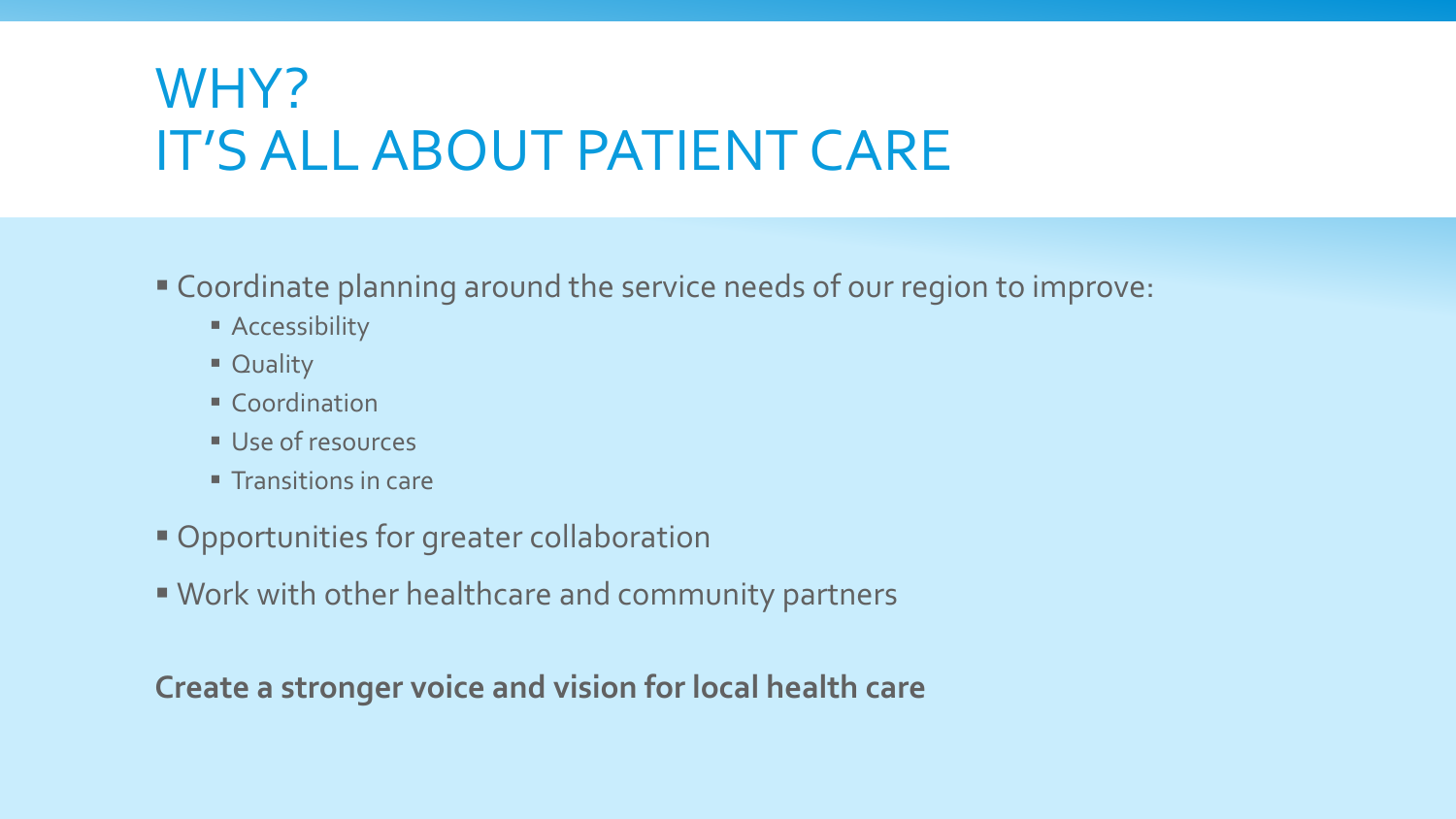# BUILDING ON A HISTORY OF COLLABORATION

- A strong and supportive relationship over many years
- A commitment to work together to provide the **best care close to home** for our local communities

#### *PAST SUCCESSES:*

- *Shared staff in key positions: HR Director, pharmacists, physicians*
- *Smooth transition process adopted for patients transferring from CPDMH to AGH for example, CPDMH complex continuing care patients going to Rosamond Unit at A*GH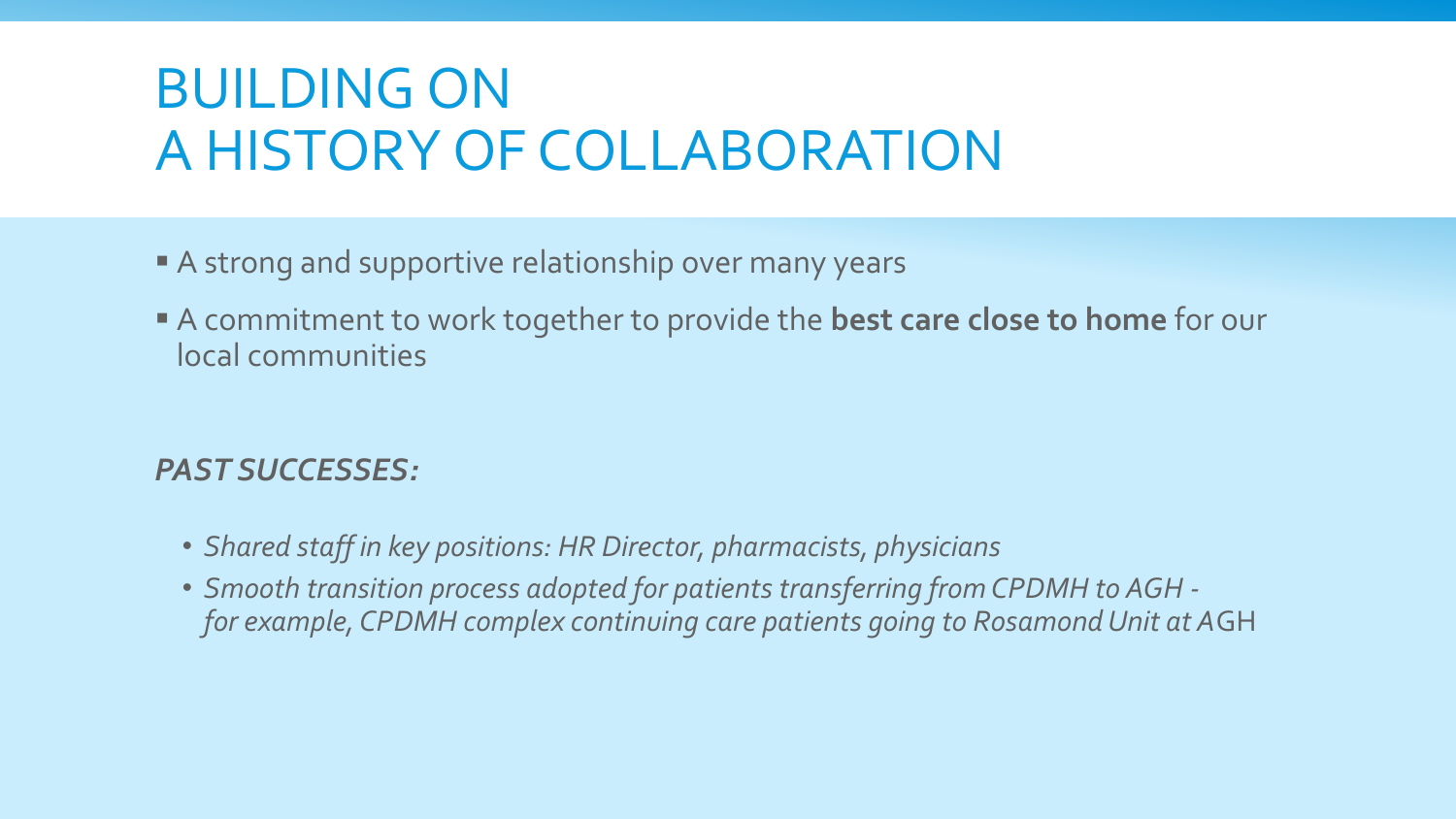### ONE YEAR AGO: "LET'S DO MORE"

- Announced that the two Boards would be meeting together to examine all options and identify opportunities for stronger collaboration
- **Looking for ways to strengthen local services**
- Several strategies identified:
	- **Cuality Improvement Planning**
	- **Diagnostic Imaging Purchasing Power**
	- **Seniors' Strategy**
	- Mental Health Strategy

#### *EARLY SUCCESSES:*

- *Joint pharmacy system has improved safety of medication delivery*
- *Combining buying power to purchase new digital x-ray equipment*
- *Successfully attracted funding for a new program that supports vulnerable seniors in our region*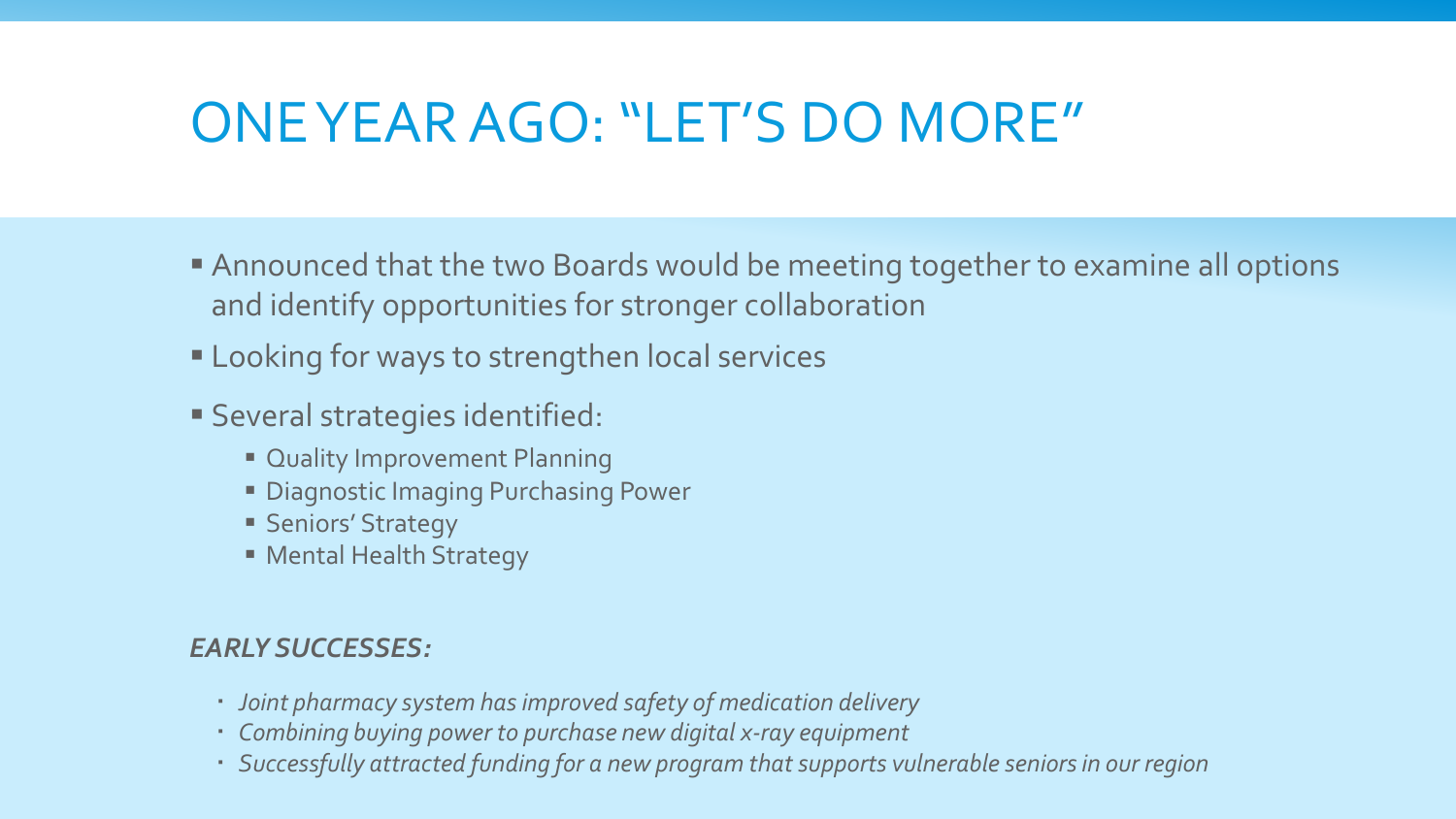## A NEW NAME FOR THIS PLANNING WORK: MISSISSIPPI RIVER HEALTH ALLIANCE

- A way for both Boards to identify opportunities for better care
- Committee will lead discussions and make recommendations to two Boards
- Each hospital remains a separate corporation with its own Board providing strategic direction and oversight for its local hospital
- Business as usual for the staff, physicians, Auxiliary, volunteers and Foundation
- Aligned with the Champlain LHIN and Ministry of Health planning agendas
- Not a merger
- Not about reducing services or reducing staff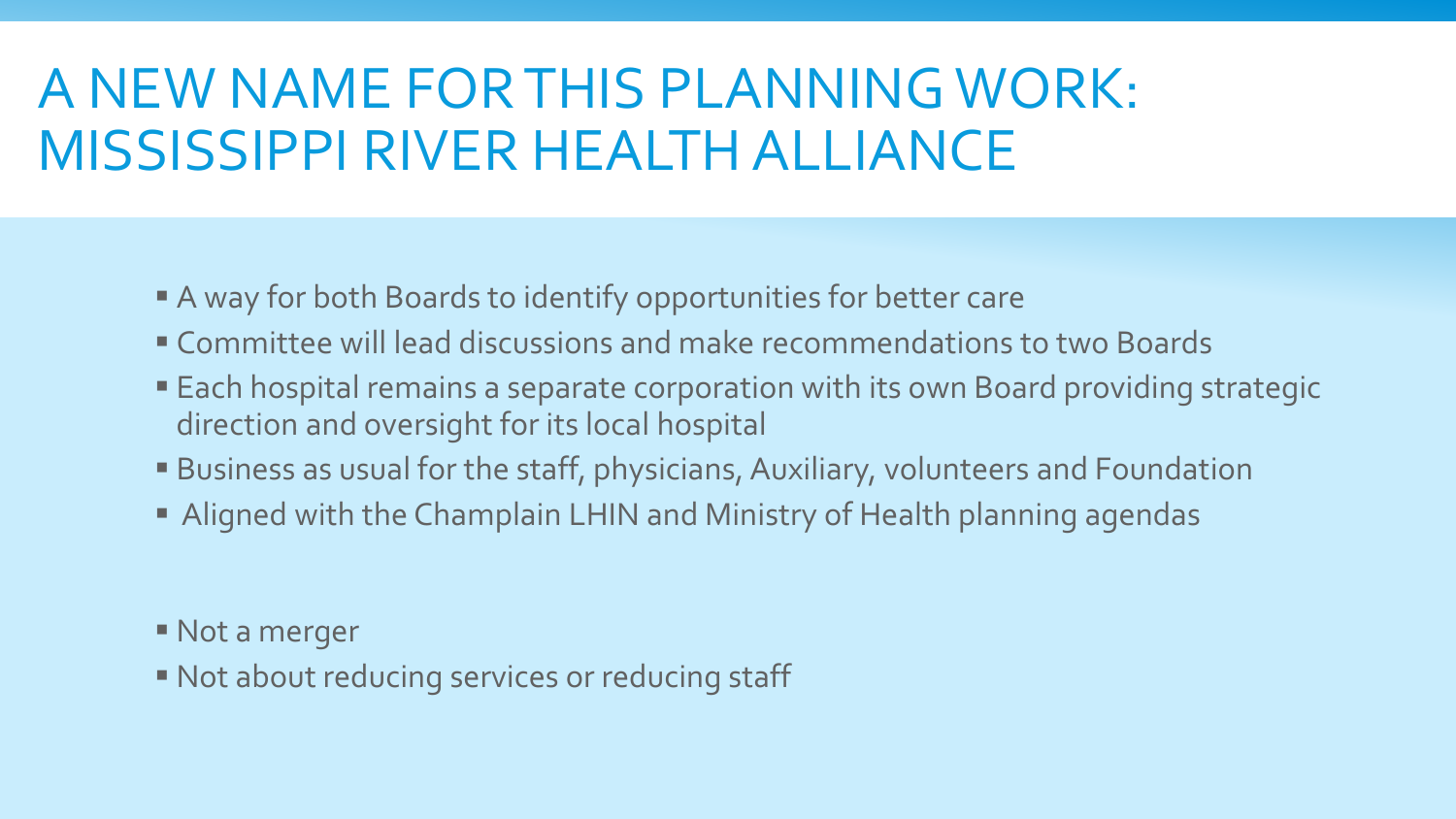### A UNIQUE OPPORTUNITY: 'SHARED CEO MODEL'

- Upcoming retirement of CPDMH's Chief Executive Officer created opportunity to look at a shared leadership model - single CEO
- Addresses challenges of recruitment and retention of senior leaders in rural areas
- **Fosters strong base to identify opportunities for better patient care**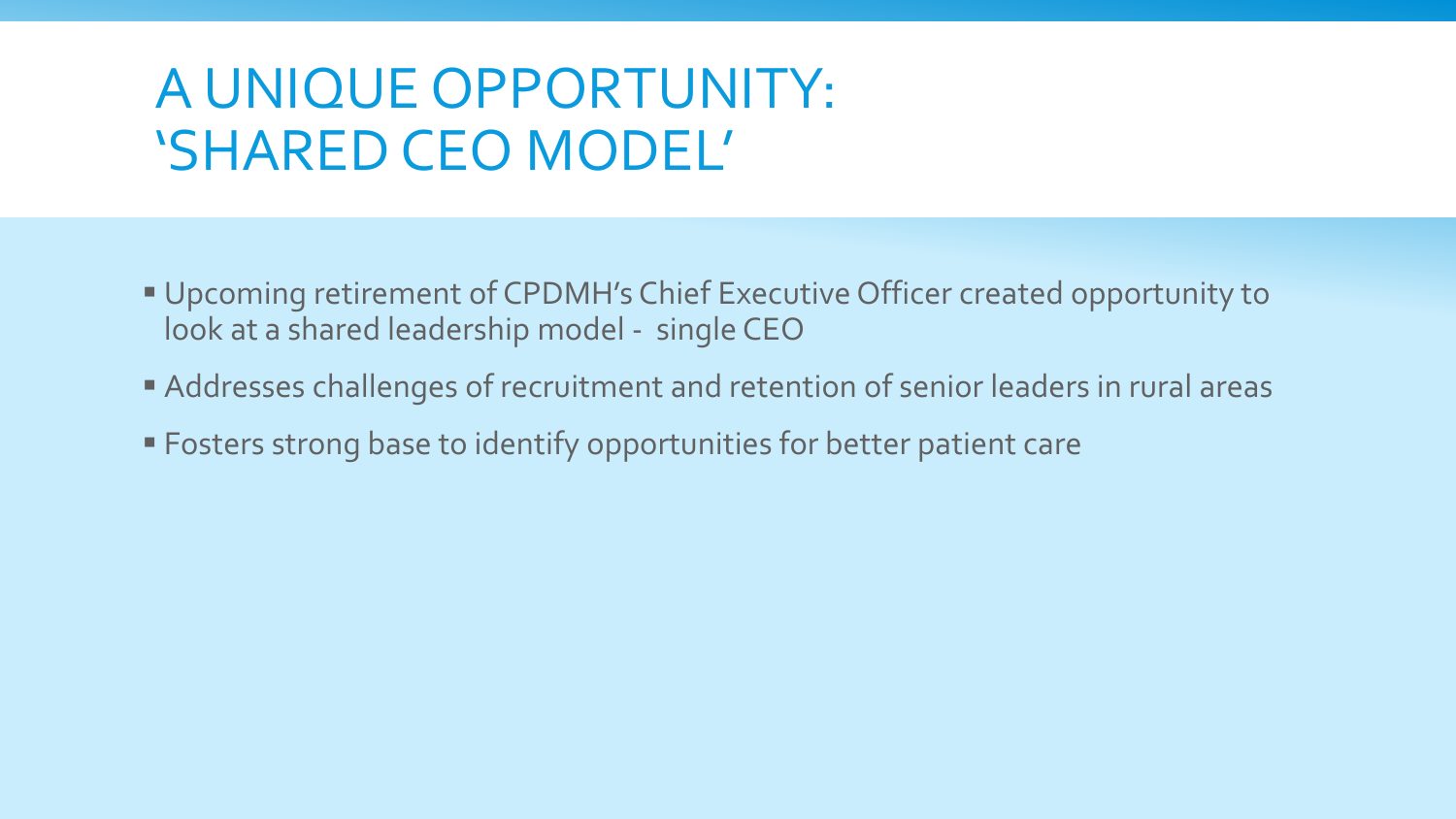#### WE VALUE OUR PARTNERS

- Continue to work with our healthcare and community partners for the benefit of our communities
- Well aligned with Champlain LHIN's vision of healthy people in healthy communities

#### *VALUED RELATIONSHIPS:*

- *North Lanark Palliative Care Network*
- *Champlain Association of Small Hospitals (CAsH)*
- *Future North Lanark Health Link*
- *Shared online staff training*